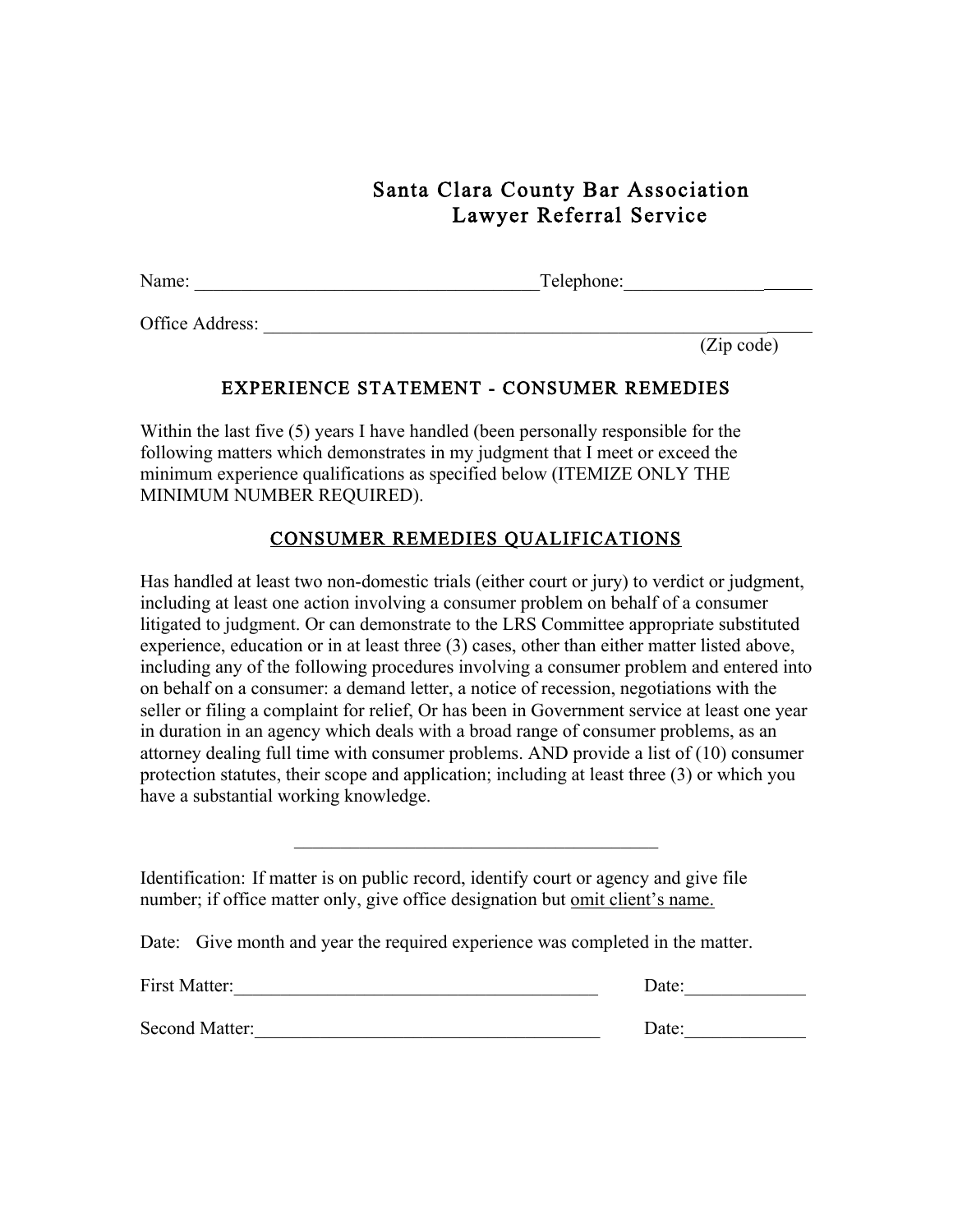If submitting in lieu statement of experience please attach to this statement

| First Matter:  | Date: |  |
|----------------|-------|--|
| Second Matter: | Date: |  |
| Third Matter:  | Date: |  |

## THESE THREE MATTERS MUST BE IN ADDITION TO THE ABOVE TWO TRIALS.

List (10) consumer protection statutes, their scope and application, including at least three (3) of which you have a substantial working knowledge.

|               | ,我们也不能在这里的时候,我们也不能在这里的时候,我们也不能不能不能会不能会不能会不能会不能会不能会不能会不能会不能会。""我们的是,我们也不能会不能会不能会不 |  |  |
|---------------|----------------------------------------------------------------------------------|--|--|
| 2.            |                                                                                  |  |  |
|               |                                                                                  |  |  |
|               |                                                                                  |  |  |
| $\frac{3}{2}$ |                                                                                  |  |  |
|               |                                                                                  |  |  |
| 4.            |                                                                                  |  |  |
|               |                                                                                  |  |  |
| 5.            |                                                                                  |  |  |
|               |                                                                                  |  |  |
|               |                                                                                  |  |  |
| $6.$          |                                                                                  |  |  |
|               |                                                                                  |  |  |
| 7.            |                                                                                  |  |  |
|               |                                                                                  |  |  |
| 8.            |                                                                                  |  |  |